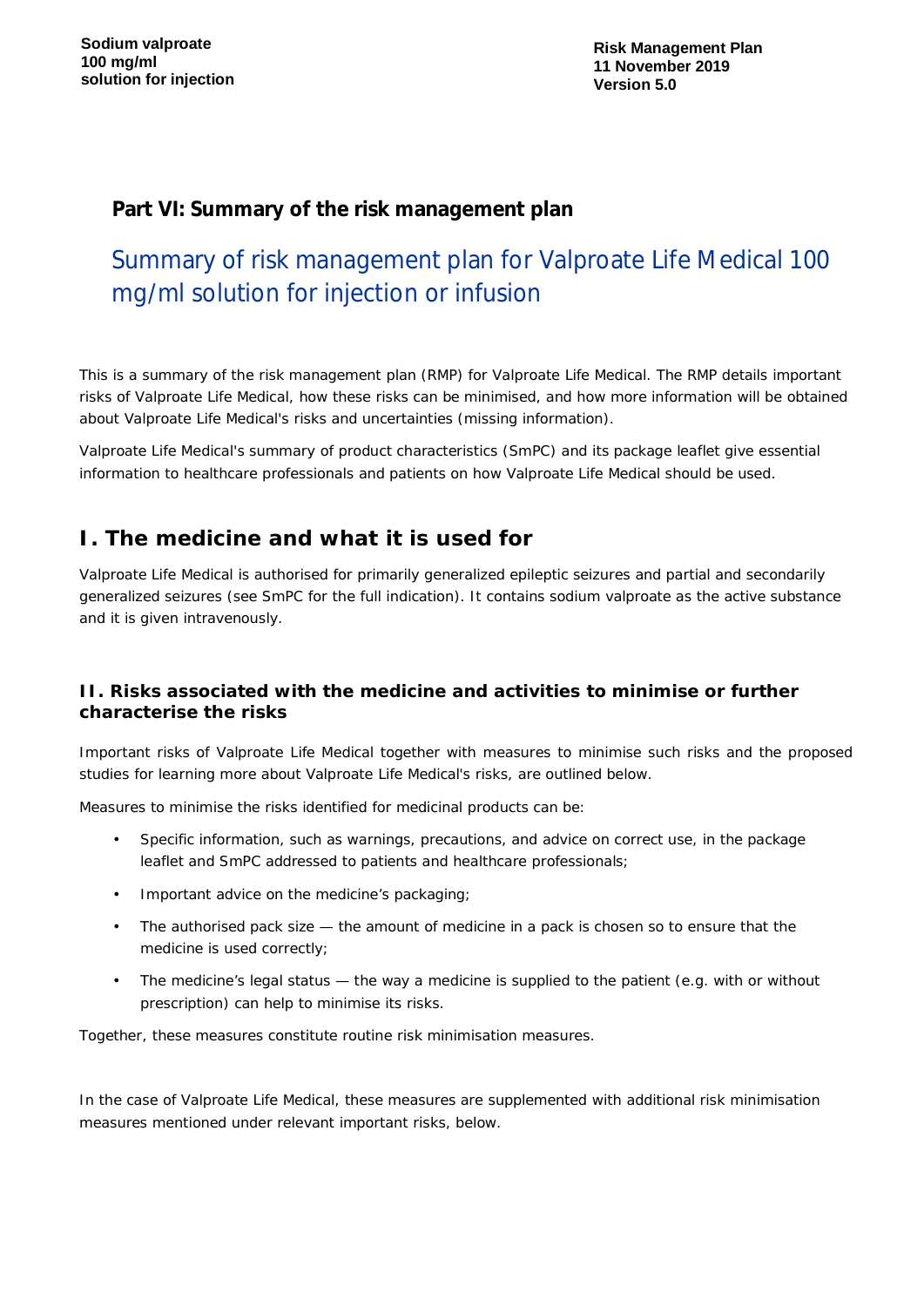In addition to these measures, information about adverse reactions is collected continuously and regularly analysed so that immediate action can be taken as necessary. These measures constitute *routine pharmacovigilance activities*.

## *II.A List of important risks and missing information*

Important risks of Valproate Life Medical are risks that need special risk management activities to further investigate or minimise the risk, so that the medicinal product can be safely administered. Important risks can be regarded as identified or potential. Identified risks are concerns for which there is sufficient proof of a link with the use of Valproate Life Medical . Potential risks are concerns for which an association with the use of this medicine is possible based on available data, but this association has not been established yet and needs further evaluation. Missing information refers to information on the safety of the medicinal product that is currently missing and needs to be collected (e.g. on the long-term use of the medicine);

| List of important risks and missing information |                                                                          |
|-------------------------------------------------|--------------------------------------------------------------------------|
| Important identified risks                      | - Teratogenicity                                                         |
| Important potential risks                       | - Risks to unborn children via third generation<br>and paternal exposure |
| Missing information                             | - None                                                                   |

## *II.B Summary of important risks*

| Important identified risk: Teratogenicity |                                                     |
|-------------------------------------------|-----------------------------------------------------|
| Risk minimisation measures                | Routine risk minimisation measures:                 |
|                                           | SmPC sections 4.2, 4.4, 4.6, 4.8 and 5.3.           |
|                                           | Boxed warning in the beginning of PIL.              |
|                                           | PIL section 2.                                      |
|                                           | Visual reminder on the outer package.               |
|                                           | Legal status: Prescription-only medicine.           |
|                                           | Additional risk minimisation measures:              |
|                                           | Pregnancy prevention programme                      |
|                                           | Healthcare Professional Guide                       |
|                                           | Patient guide                                       |
|                                           | Direct Healthcare Professional Communication (DHPC) |